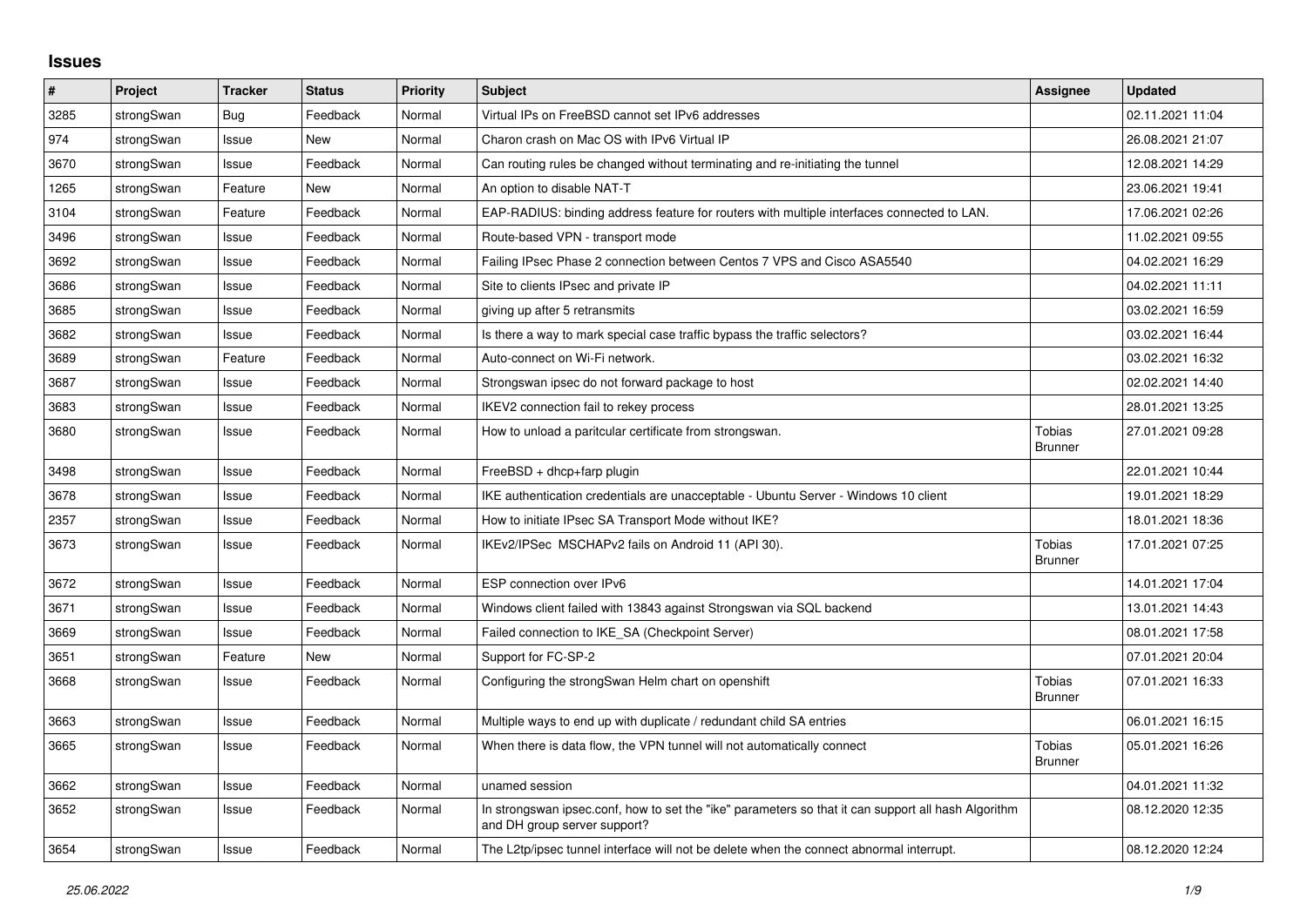| $\pmb{\#}$ | Project    | <b>Tracker</b> | <b>Status</b> | <b>Priority</b> | <b>Subject</b>                                                                                                          | <b>Assignee</b>                 | <b>Updated</b>   |
|------------|------------|----------------|---------------|-----------------|-------------------------------------------------------------------------------------------------------------------------|---------------------------------|------------------|
| 3653       | strongSwan | Feature        | Feedback      | Normal          | Is there any possibility to pass any non-standard parameters for tunnels (ike or child sa) for use by<br>custom plugin? |                                 | 08.12.2020 11:03 |
| 3650       | strongSwan | Issue          | Feedback      | Normal          | HA behaves very strange                                                                                                 |                                 | 04.12.2020 08:53 |
| 3647       | strongSwan | Issue          | Feedback      | Normal          | Is it possible to receive INTERNAL_IP4_SUBNET attributes in updown scripts                                              |                                 | 02.12.2020 17:06 |
| 3643       | strongSwan | Issue          | Feedback      | Normal          | Strongswan and FRR NHRP                                                                                                 |                                 | 01.12.2020 10:55 |
| 3642       | strongSwan | Issue          | Feedback      | Normal          | How to distinguish encapsulated packets from different interfaces                                                       |                                 | 30.11.2020 09:38 |
| 3640       | strongSwan | Issue          | Feedback      | Normal          | Problem surfing via VPN form Android APK on a sepcific Mobile Operator                                                  |                                 | 26.11.2020 11:43 |
| 3636       | strongSwan | Issue          | Feedback      | Normal          | Tor behind VPN                                                                                                          | <b>Tobias</b><br><b>Brunner</b> | 23.11.2020 14:09 |
| 3630       | strongSwan | Issue          | Feedback      | Normal          | The certificate is loaded but not used.                                                                                 |                                 | 18.11.2020 10:29 |
| 3628       | strongSwan | Issue          | Feedback      | Normal          | Constant `retransmit` while establishing CHILD_SA                                                                       |                                 | 16.11.2020 10:14 |
| 3629       | strongSwan | Issue          | Feedback      | Normal          | IPSec enc only on specific dport/proto                                                                                  |                                 | 16.11.2020 10:04 |
| 3620       | strongSwan | Issue          | Feedback      | Normal          | L2TP/IPSEC ipsec.conf setting                                                                                           | <b>Tobias</b><br><b>Brunner</b> | 12.11.2020 10:14 |
| 3626       | strongSwan | lssue          | Feedback      | Low             | "Always On VPN" not available in Fire TV 4k                                                                             | <b>Tobias</b><br><b>Brunner</b> | 11.11.2020 12:41 |
| 3625       | strongSwan | Issue          | Feedback      | Normal          | Always on VPN when the client is on the same LAN as the VPN server                                                      |                                 | 10.11.2020 18:45 |
| 3618       | strongSwan | Issue          | Feedback      | Normal          | Use side-band to configure strongswan's                                                                                 |                                 | 09.11.2020 10:38 |
| 3616       | strongSwan | Issue          | Feedback      | Normal          | With Strongswan 5.7.2, unique=never not allowing multiple clients to establish tunnels with same<br>identity            |                                 | 05.11.2020 12:32 |
| 3617       | strongSwan | Issue          | Feedback      | Normal          | full-offload swanctl.conf                                                                                               |                                 | 03.11.2020 17:24 |
| 3614       | strongSwan | Issue          | Feedback      | Normal          | Certificate renewal for about to expire certificates                                                                    |                                 | 30.10.2020 13:30 |
| 3613       | strongSwan | Issue          | Feedback      | Low             | Load-test jobs scheduled after tunnels are terminated                                                                   |                                 | 28.10.2020 12:06 |
| 3607       | strongSwan | Issue          | Feedback      | Normal          | statusall option reports transport established two or three times per IP at start-up                                    |                                 | 27.10.2020 16:48 |
| 3611       | strongSwan | Issue          | Feedback      | Normal          | Unable to Send Traffic Using NAT on EC2 Instance                                                                        |                                 | 27.10.2020 16:35 |
| 3610       | strongSwan | lssue          | Feedback      | Normal          | farp plugin conflicts with DHCP service                                                                                 |                                 | 26.10.2020 18:06 |
| 3606       | strongSwan | Issue          | Feedback      | Normal          | Using ipsec tunnel from "foreign" subnet                                                                                | Noel Kuntze                     | 26.10.2020 12:23 |
| 3609       | strongSwan | Issue          | Feedback      | Normal          | Potential DNS server IP address conflicts                                                                               |                                 | 26.10.2020 11:12 |
| 3597       | strongSwan | Issue          | Feedback      | Normal          | IPSec Client on CentOS 8 - Can't connect using ShrewSoft VPN config file                                                |                                 | 21.10.2020 16:38 |
| 3604       | strongSwan | Issue          | Feedback      | Normal          | Email Notification on down status                                                                                       |                                 | 21.10.2020 10:54 |
| 3596       | strongSwan | Issue          | Feedback      | Normal          | no issuer certificate found for                                                                                         |                                 | 21.10.2020 03:27 |
| 3603       | strongSwan | Issue          | Feedback      | Normal          | dns issue in config mode                                                                                                |                                 | 20.10.2020 11:50 |
| 3592       | strongSwan | Issue          | Feedback      | Normal          | Tunnel reported as established but log show "found encrypted payload, but no transform set"                             |                                 | 20.10.2020 10:37 |
| 3598       | strongSwan | Issue          | Feedback      | Normal          | swanctl on Windows: Support aborting execution                                                                          |                                 | 19.10.2020 15:01 |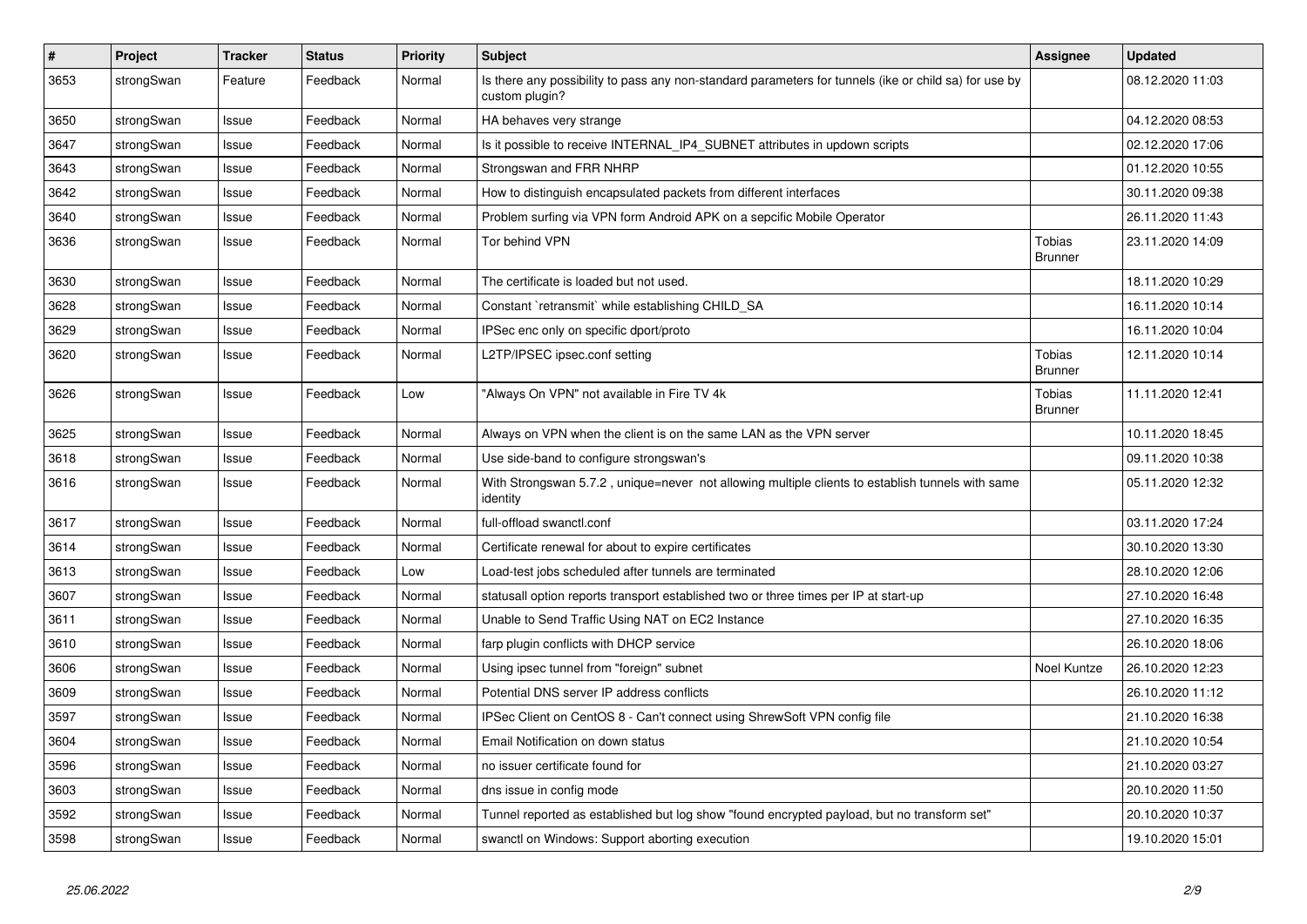| $\pmb{\#}$ | Project    | <b>Tracker</b> | <b>Status</b> | <b>Priority</b> | <b>Subject</b>                                                                          | <b>Assignee</b>          | <b>Updated</b>   |
|------------|------------|----------------|---------------|-----------------|-----------------------------------------------------------------------------------------|--------------------------|------------------|
| 3594       | strongSwan | Issue          | Feedback      | Normal          | How to see the traffic at ESP in UDP SPIs and forwarding rule                           | Tobias<br><b>Brunner</b> | 15.10.2020 13:57 |
| 3593       | strongSwan | Issue          | Feedback      | Normal          | Need variable tracking make_before_break state into updown scripts                      |                          | 13.10.2020 09:59 |
| 3588       | strongSwan | Issue          | Feedback      | Normal          | VPN setup over 4G                                                                       |                          | 08.10.2020 14:13 |
| 3573       | strongSwan | Issue          | Feedback      | Normal          | ike2 and transit traffic                                                                |                          | 05.10.2020 10:55 |
| 3580       | strongSwan | Issue          | Feedback      | Normal          | encapsulation and packets not routing into tunnel problems                              |                          | 02.10.2020 10:03 |
| 3584       | strongSwan | Issue          | Feedback      | Normal          | Separate ipsec.conf file per conn and separate ipsec.secrets file per conn              | Tobias<br>Brunner        | 30.09.2020 17:06 |
| 3577       | strongSwan | Issue          | Feedback      | Normal          | StrongSwan Connection adding and deleting over network.                                 |                          | 28.09.2020 15:13 |
| 3578       | strongSwan | Issue          | Feedback      | Normal          | ipsec connection to FortiClient VPN                                                     |                          | 28.09.2020 15:08 |
| 3576       | strongSwan | Issue          | Feedback      | Normal          | strongswan on openwrt virtual ip inside ipsec tunnel                                    |                          | 25.09.2020 17:01 |
| 3575       | strongSwan | Issue          | Feedback      | Normal          | Tunnel of IPv6 Over IPv4 not accespting Jumbo Packets                                   |                          | 23.09.2020 16:44 |
| 3568       | strongSwan | Issue          | Feedback      | Normal          | vpn connection is unstable                                                              |                          | 23.09.2020 16:28 |
| 3566       | strongSwan | Issue          | Feedback      | Normal          | Number of simultaneous connections limited to 1000 in a cluster                         |                          | 18.09.2020 09:46 |
| 3565       | strongSwan | Issue          | Feedback      | Normal          | Filtering out logs or plugin in to do so                                                |                          | 16.09.2020 11:45 |
| 3564       | strongSwan | Issue          | Feedback      | Normal          | Out of order packets are generated if strong swan is running on multiple cores          |                          | 16.09.2020 10:01 |
| 3561       | strongSwan | Issue          | Feedback      | Normal          | Azure P2S VPN Linux connection error                                                    |                          | 15.09.2020 12:22 |
| 3560       | strongSwan | Issue          | Feedback      | Normal          | PSK tunnel working - Cert fails with fragmention errors                                 | Tobias<br><b>Brunner</b> | 11.09.2020 14:15 |
| 3558       | strongSwan | Issue          | Feedback      | Normal          | deleting half open IKE_SA with x.x.x.x after timeout with iOS device                    |                          | 05.09.2020 21:23 |
| 3536       | strongSwan | Issue          | Feedback      | Normal          | When Create multiple tunnels restart ipsec service will establish fail.                 |                          | 03.09.2020 13:58 |
| 3537       | strongSwan | Issue          | Feedback      | Normal          | IPv6 Packets are not transferred from server to client through IPSec using RPC protocol |                          | 01.09.2020 12:50 |
| 3552       | strongSwan | Issue          | Feedback      | Normal          | Internet disconnects after once VPN is established                                      |                          | 30.08.2020 05:35 |
| 3545       | strongSwan | Issue          | New           | Normal          | Configuration model for multiple-VRF tunnel endpoints                                   |                          | 18.08.2020 13:50 |
| 3291       | strongSwan | Issue          | Feedback      | Normal          | IPSec IKEv2 Client to VPN service 2                                                     | Tobias<br><b>Brunner</b> | 16.08.2020 12:58 |
| 3534       | strongSwan | Issue          | New           | Urgent          | use of strongswan, ipvlan L2 and kernel ipsec                                           |                          | 04.08.2020 20:59 |
| 3392       | strongSwan | Issue          | Feedback      | Normal          | mark=%unique and no Internet-connection with VPN                                        |                          | 31.07.2020 15:26 |
| 3524       | strongSwan | Issue          | New           | Urgent          | Routing public IP addresses thru the VPN tunnel (Peer is Cisco ISR)                     |                          | 24.07.2020 03:15 |
| 3490       | strongSwan | Issue          | Feedback      | Normal          | Selecting incorrect auth mode for IKEv1                                                 |                          | 21.07.2020 21:26 |
| 3516       | strongSwan | Issue          | Feedback      | Normal          | Close IKE_SA after expiry without rekey/reauth                                          |                          | 20.07.2020 19:32 |
| 2701       | strongSwan | Issue          | New           | Normal          | Low bandwidth when Iperfing data thorugh IPSEC tunnel                                   |                          | 07.07.2020 13:38 |
| 3499       | strongSwan | Issue          | Feedback      | Normal          | ISAKMP Signature hash algorithm / EAP-TLS Authentification                              |                          | 30.06.2020 10:40 |
| 3500       | strongSwan | Issue          | Feedback      | Normal          | swanctl --list-cert not listing all certs                                               |                          | 29.06.2020 15:25 |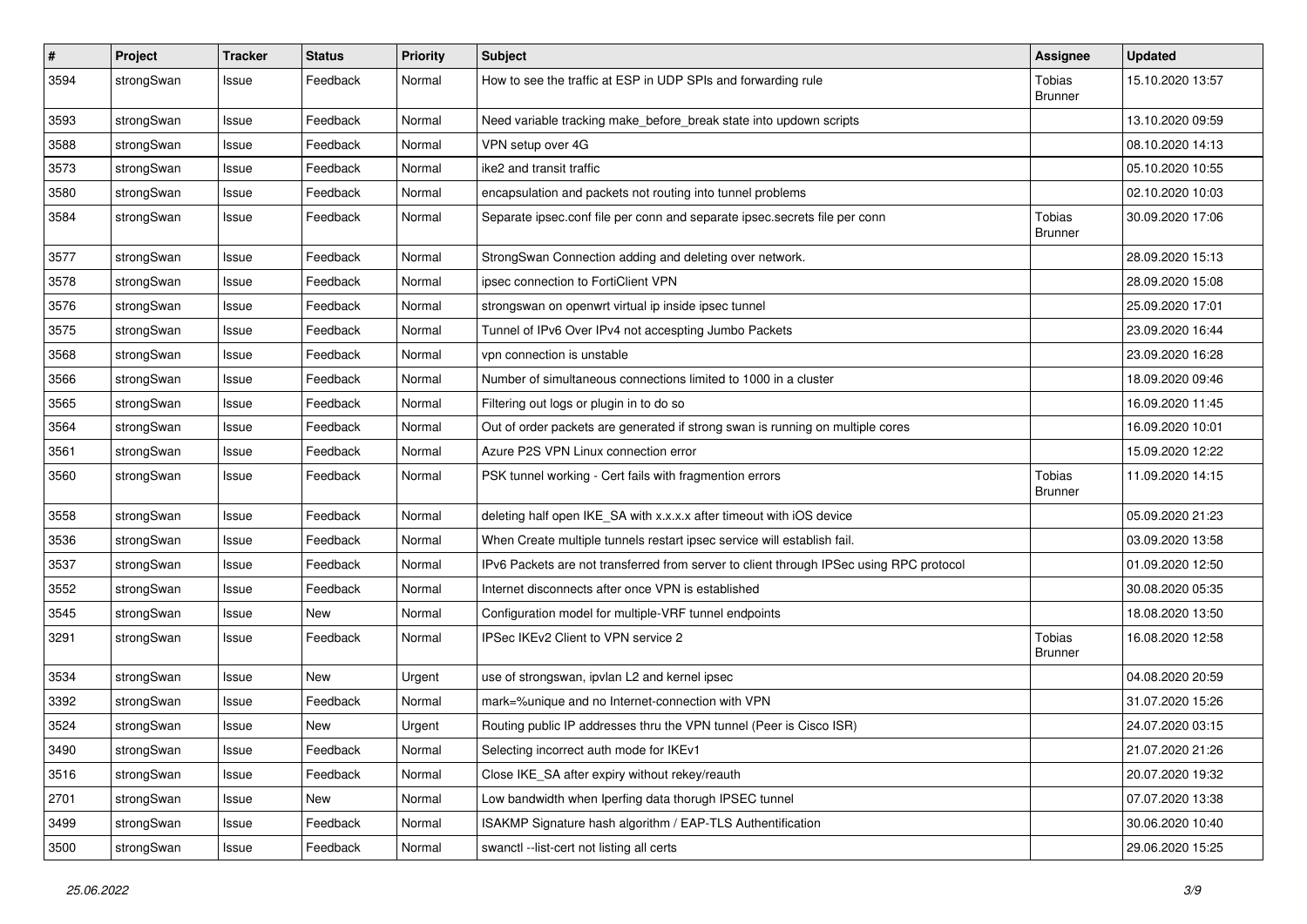| #    | Project    | <b>Tracker</b> | <b>Status</b> | <b>Priority</b> | <b>Subject</b>                                                                                          | <b>Assignee</b>          | <b>Updated</b>   |
|------|------------|----------------|---------------|-----------------|---------------------------------------------------------------------------------------------------------|--------------------------|------------------|
| 2189 | strongSwan | Feature        | Assigned      | Normal          | Support RFC 8229: TCP Encapsulation of IKE and IPsec Packets                                            | Tobias<br><b>Brunner</b> | 05.06.2020 19:48 |
| 3457 | strongSwan | Feature        | New           | Low             | user-friendly pkcs11 certificate selection                                                              |                          | 22.05.2020 12:52 |
| 3456 | strongSwan | Feature        | <b>New</b>    | Low             | move to github/gitlab                                                                                   |                          | 22.05.2020 12:27 |
| 3442 | strongSwan | Issue          | Feedback      | Normal          | Apply policy based on network interface in transport mode                                               |                          | 13.05.2020 10:53 |
| 3441 | strongSwan | Feature        | New           | Normal          | [Android] Lock modification of VPN configurations on work devices                                       |                          | 11.05.2020 10:00 |
| 2160 | strongSwan | Issue          | Feedback      | Normal          | support for opportunistic encryption                                                                    |                          | 06.05.2020 10:32 |
| 3422 | strongSwan | Feature        | Feedback      | Normal          | Allow multiple local.id to be specified in a single connection?                                         |                          | 23.04.2020 13:19 |
| 3400 | strongSwan | Issue          | Feedback      | Normal          | Windows 10 IKEv2 rekeying fails                                                                         |                          | 16.04.2020 17:08 |
| 3403 | strongSwan | Issue          | Feedback      | Normal          | IKEv2 natd false detection                                                                              |                          | 09.04.2020 14:19 |
| 3398 | strongSwan | Feature        | New           | Normal          | Android client - allow configuring eap_id with EAP-TLS                                                  |                          | 06.04.2020 23:19 |
| 3389 | strongSwan | Issue          | Feedback      | Normal          | Child SAs not getting created after rekeying                                                            |                          | 30.03.2020 15:45 |
| 817  | strongSwan | Issue          | Feedback      | Normal          | <b>IKEv2 IPv6 Router Advertisement</b>                                                                  |                          | 27.03.2020 17:14 |
| 1057 | strongSwan | Feature        | New           | Normal          | conn switching based on eap identity                                                                    |                          | 24.03.2020 10:14 |
| 3377 | strongSwan | Issue          | Feedback      | Normal          | Interface ID not configured during HA synchronization                                                   |                          | 18.03.2020 10:15 |
| 3366 | strongSwan | Issue          | Feedback      | Normal          | Uninstall "any" trap policy if start_action=trap with virtual IPs is used                               |                          | 13.03.2020 14:57 |
| 3342 | strongSwan | Issue          | Feedback      | Normal          | Certain fields in Storngswan on Firestick4K are not editable                                            |                          | 20.02.2020 09:36 |
| 3341 | strongSwan | Bug            | Feedback      | Normal          | Application Icon missing on firestick 4K                                                                | Tobias<br><b>Brunner</b> | 20.02.2020 09:31 |
| 3326 | strongSwan | Issue          | New           | Normal          | update custom routing table (table 220 by default) with new routes if new networks and routes<br>appear |                          | 10.02.2020 12:01 |
| 3307 | strongSwan | Issue          | Feedback      | Normal          | Probable non compliance with RFC 7296 wrt traffic selector narrowing?                                   |                          | 14.01.2020 16:19 |
| 3304 | strongSwan | Issue          | Feedback      | Normal          | Found unsupported critical X.509 extension: X509v3 Name Constraints                                     |                          | 13.01.2020 14:50 |
| 3298 | strongSwan | Issue          | New           | Normal          | strategies to improve strongswan performance per single SA                                              |                          | 23.12.2019 14:05 |
| 3282 | strongSwan | Issue          | Feedback      | Normal          | Android VPN client keeps retrying in airplane mode                                                      |                          | 29.11.2019 16:06 |
| 3276 | strongSwan | Feature        | Feedback      | Low             | N1_MODE_CAPABILITY                                                                                      |                          | 21.11.2019 16:49 |
| 3268 | strongSwan | Issue          | Feedback      | Normal          | Traffic disruption -- policy-based VPN to AWS VPN service                                               |                          | 15.11.2019 16:53 |
| 3254 | strongSwan | Issue          | Feedback      | Normal          | Log level in android level                                                                              |                          | 08.11.2019 08:36 |
| 3244 | strongSwan | Feature        | New           | Low             | eap-peap on android                                                                                     |                          | 04.11.2019 10:17 |
| 104  | strongSwan | Feature        | Feedback      | Normal          | Postgresgl Db Support                                                                                   |                          | 04.09.2019 10:05 |
| 3162 | strongSwan | Feature        | Feedback      | Normal          | Strongswan Android support for default DNS suffixes (UNITY_DEF_DOMAIN flag)                             |                          | 29.08.2019 10:29 |
| 3159 | strongSwan | Issue          | New           | High            | backup ipsec tunnels                                                                                    |                          | 26.08.2019 14:28 |
| 3151 | strongSwan | Issue          | Feedback      | Normal          | Forecast stops forwarding multicast                                                                     |                          | 26.08.2019 14:06 |
| 3154 | strongSwan | Issue          | Feedback      | Normal          | signature validation failed only with sha2                                                              |                          | 20.08.2019 11:51 |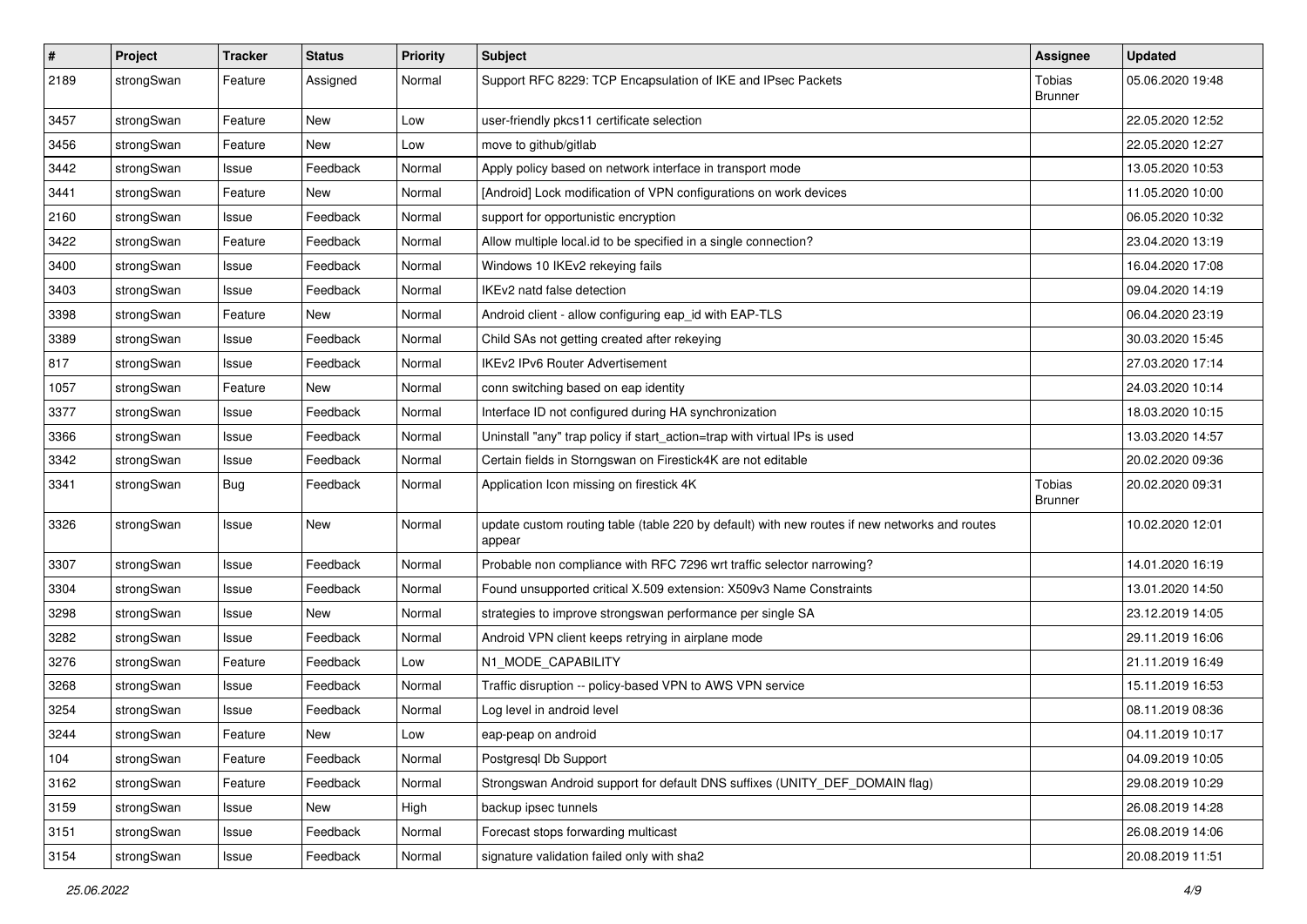| $\pmb{\#}$ | Project    | <b>Tracker</b> | <b>Status</b> | <b>Priority</b> | <b>Subject</b>                                                                                              | <b>Assignee</b>          | <b>Updated</b>   |
|------------|------------|----------------|---------------|-----------------|-------------------------------------------------------------------------------------------------------------|--------------------------|------------------|
| 3135       | strongSwan | Feature        | Feedback      | Normal          | Android client - settings for connection re-try                                                             |                          | 12.08.2019 16:32 |
| 3122       | strongSwan | Issue          | Feedback      | Normal          | Strongswan software iterupts                                                                                |                          | 18.07.2019 02:27 |
| 3097       | strongSwan | Issue          | Feedback      | Normal          | charon restart behaviour                                                                                    |                          | 24.06.2019 16:09 |
| 3075       | strongSwan | Feature        | New           | Normal          | <b>IPsec Labelling</b>                                                                                      |                          | 29.05.2019 17:09 |
| 3072       | strongSwan | Issue          | Feedback      | Normal          | Windows 10: setting WFP SA SPI fails with error 0x80320014                                                  |                          | 29.05.2019 14:34 |
| 2750       | strongSwan | Issue          | Feedback      | Normal          | setting WFP SA SPI failed: 0x80320035                                                                       |                          | 27.05.2019 11:59 |
| 3041       | strongSwan | Issue          | Feedback      | Low             | fail2ban or equivalent                                                                                      |                          | 06.05.2019 09:07 |
| 2966       | strongSwan | Issue          | Feedback      | Normal          | Problems with large amount of subnets in leftsubnet configuration                                           |                          | 02.04.2019 10:35 |
| 2972       | strongSwan | Feature        | Feedback      | Normal          | how to add X509v3 Key Usage: Key Encipherment                                                               |                          | 13.03.2019 13:59 |
| 2964       | strongSwan | Issue          | Feedback      | Normal          | Route to IKE Gateway Fails to Update Under Particular Configuration                                         |                          | 13.03.2019 10:38 |
| 2958       | strongSwan | Issue          | Feedback      | Normal          | Trap policies with unspecified remote IP covering multiple specific ports constantly produce new<br>IKE_SAs |                          | 11.03.2019 15:03 |
| 2870       | strongSwan | Issue          | Feedback      | Normal          | DNS resolution outside of tunnel if DNS server is in remote TS                                              |                          | 22.01.2019 11:06 |
| 2400       | strongSwan | Issue          | Feedback      | Normal          | Is DPD supposed to detect dead tunnel, or dead IKE instance                                                 |                          | 11.01.2019 22:53 |
| 2835       | strongSwan | Issue          | Feedback      | Normal          | Rekeyed SA can't be deleted in standby node                                                                 |                          | 19.12.2018 02:52 |
| 2854       | strongSwan | Feature        | New           | Low             | Srongswan doesn't sending RADIUS Accounting-On/Off on start up / shutdown                                   |                          | 10.12.2018 10:19 |
| 2823       | strongSwan | Feature        | Feedback      | Low             | Implementing VPN peer failover                                                                              |                          | 16.11.2018 10:25 |
| 2816       | strongSwan | Issue          | Feedback      | Normal          | order of DNS entries is reversed in /etc/resolv.conf                                                        |                          | 06.11.2018 10:41 |
| 2814       | strongSwan | Feature        | Feedback      | Normal          | Force Keepalive Packets if There is no NAT                                                                  |                          | 29.10.2018 15:47 |
| 2793       | strongSwan | Feature        | Feedback      | Normal          | Remote identity with certificate                                                                            |                          | 15.10.2018 10:20 |
| 2729       | strongSwan | Feature        | Feedback      | Normal          | Does Swanctl provide the same option as Ipsec with the rightID using a %?                                   |                          | 20.09.2018 17:37 |
| 2726       | strongSwan | Issue          | Feedback      | Normal          | Strongswan selects wrong source IP                                                                          |                          | 23.08.2018 13:38 |
| 2727       | strongSwan | Feature        | New           | Low             | single pair of selectors per CHILD_SA                                                                       |                          | 23.08.2018 12:08 |
| 2707       | strongSwan | Feature        | New           | Normal          | More attributes taken/translated from radius attributes                                                     |                          | 14.07.2018 15:21 |
| 2621       | strongSwan | Issue          | Feedback      | Normal          | Android: VPN connection stops working, strongSwan shows Connected                                           |                          | 06.07.2018 13:06 |
| 2392       | strongSwan | Feature        | Feedback      | Low             | enable eap-ttls in Android client                                                                           | Tobias<br><b>Brunner</b> | 04.07.2018 19:48 |
| 2698       | strongSwan | Issue          | Feedback      | Low             | DSCP and kernel-libipsec                                                                                    |                          | 04.07.2018 15:01 |
| 2691       | strongSwan | Issue          | New           | Normal          | Strongswan and KSOFTIRQ cpu utilization                                                                     |                          | 26.06.2018 14:34 |
| 2682       | strongSwan | Issue          | New           | Normal          | IMV/IMC (re)Attestation                                                                                     |                          | 07.06.2018 21:25 |
| 2678       | strongSwan | Issue          | Feedback      | Normal          | Phase 1 issue                                                                                               |                          | 07.06.2018 20:06 |
| 2671       | strongSwan | Issue          | New           | Normal          | Passing user-supplied cerificate file names to charon-nm is problematic                                     |                          | 23.05.2018 21:27 |
| 2668       | strongSwan | Feature        | Feedback      | Normal          | UE shall include the DEVICE_IDENTITY Notify payload                                                         |                          | 22.05.2018 13:48 |
| 352        | strongSwan | Issue          | Feedback      | Normal          | unable to allocate SPIs from kernel when running 32 bit binaries on 64 bit Linux                            |                          | 17.04.2018 14:59 |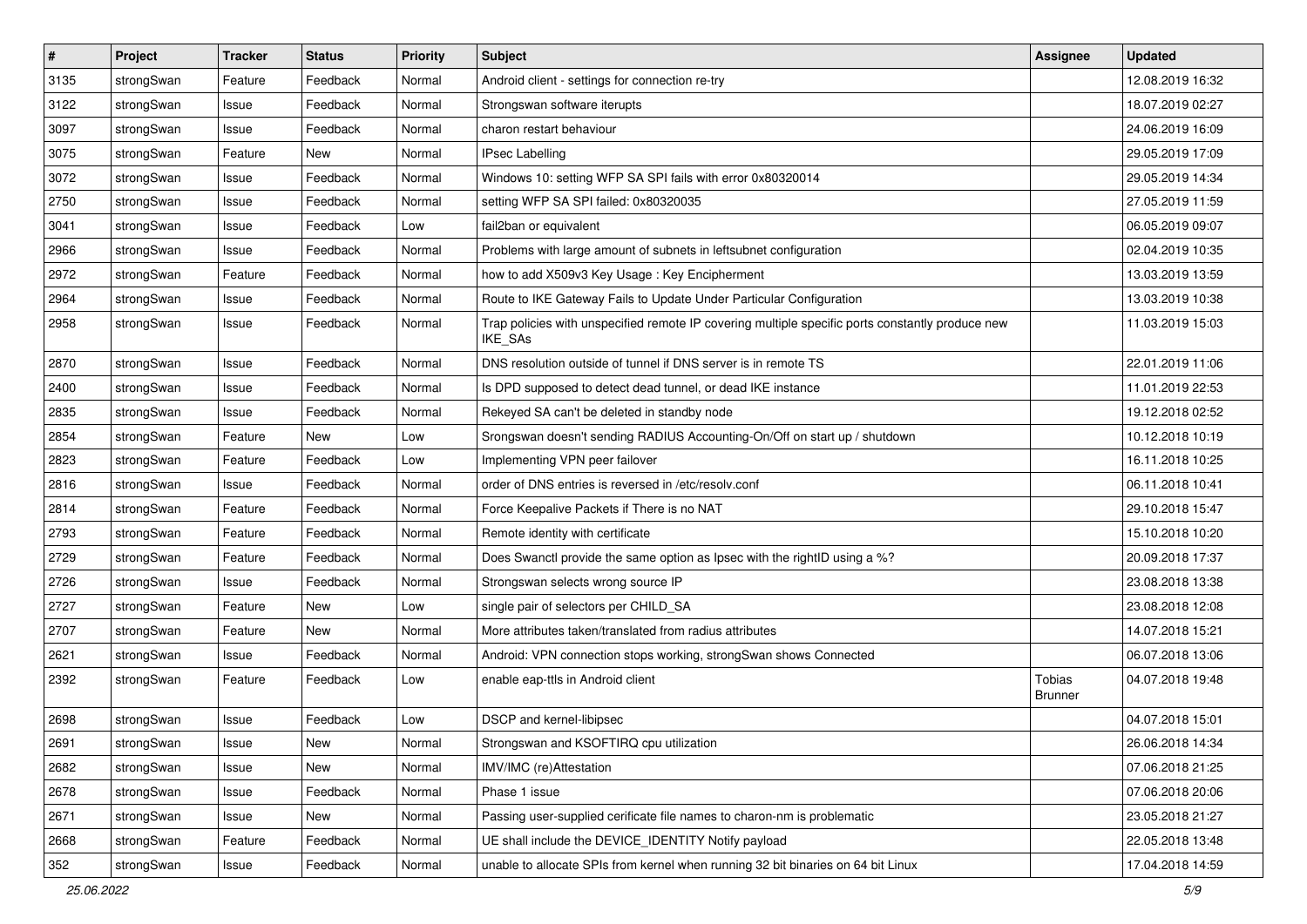| #    | Project    | <b>Tracker</b> | <b>Status</b> | <b>Priority</b> | <b>Subject</b>                                                                                   | <b>Assignee</b> | <b>Updated</b>   |
|------|------------|----------------|---------------|-----------------|--------------------------------------------------------------------------------------------------|-----------------|------------------|
| 2618 | strongSwan | Issue          | Feedback      | Normal          | Query regarding assignment of Tunnel IP                                                          |                 | 09.04.2018 10:57 |
| 2580 | strongSwan | Issue          | Feedback      | Normal          | [CFG] handling xx attribute failed in Android or Ubuntu, but works in macOS                      |                 | 09.03.2018 17:49 |
| 2560 | strongSwan | Issue          | Feedback      | Normal          | Duplicate CA cert requests sent                                                                  |                 | 28.02.2018 10:54 |
| 1068 | strongSwan | Bug            | Feedback      | Normal          | strongswan 5.3.2 and IKEv1 in transport mode causes NO_PROPOSAL_CHOSEN error                     |                 | 26.01.2018 13:30 |
| 2495 | strongSwan | Feature        | Feedback      | Normal          | LibreSSL Plugin                                                                                  |                 | 13.12.2017 09:29 |
| 2494 | strongSwan | Issue          | Feedback      | Normal          | Problems With 64bit Slot IDs With Pkcs11 Plugin                                                  | Jordan Hrycaj   | 12.12.2017 16:03 |
| 2493 | strongSwan | Issue          | Feedback      | Normal          | Pkcs11 Plugin Returns w/Bogus Return Code                                                        | Jordan Hrycaj   | 12.12.2017 15:58 |
| 2446 | strongSwan | Issue          | Feedback      | Normal          | Traffic loss during IKE reauth despite make-before-break enabled                                 |                 | 27.11.2017 17:12 |
| 2464 | strongSwan | Issue          | <b>New</b>    | Normal          | How to Loadbalance strongswan IPsec via NGINX?                                                   |                 | 12.11.2017 19:16 |
| 2459 | strongSwan | Issue          | <b>New</b>    | High            | updown script deleted firewall rules at down-client in make-before-break responder side          |                 | 05.11.2017 19:13 |
| 2077 | strongSwan | Issue          | Feedback      | Normal          | Grace period before reassigning offline IP lease                                                 |                 | 06.10.2017 10:44 |
| 2432 | strongSwan | Issue          | New           | Normal          | PLUTO_ME can be different for up-client and down-client                                          |                 | 21.09.2017 11:57 |
| 960  | strongSwan | Feature        | Feedback      | Normal          | Raise ALERT PROPOSAL MISMATCH IKE in IKE V1                                                      | Martin Willi    | 30.08.2017 09:05 |
| 2411 | strongSwan | Issue          | Feedback      | Normal          | VPN server name resolution is done via overlay DNS server upon IKE disconnect                    |                 | 22.08.2017 10:42 |
| 2409 | strongSwan | Feature        | Feedback      | Low             | Android client status details                                                                    |                 | 18.08.2017 13:23 |
| 2394 | strongSwan | Issue          | Feedback      | Normal          | IP is not assigned after re-authentication                                                       |                 | 04.08.2017 19:03 |
| 2361 | strongSwan | Feature        | New           | Normal          | Import .sswan files from NetworkManager                                                          |                 | 12.06.2017 15:25 |
| 2095 | strongSwan | Feature        | Feedback      | Normal          | Support liveness check in Strongswan                                                             |                 | 31.05.2017 00:56 |
| 397  | strongSwan | <b>Bug</b>     | New           | High            | Receive TS_UNACCEPTABLE errors                                                                   |                 | 31.05.2017 00:35 |
| 1559 | strongSwan | Feature        | Feedback      | Normal          | Expose received XAUTH/EAP username/password prompts via VICI, send secrets via VICI on<br>prompt |                 | 09.05.2017 16:28 |
| 2319 | strongSwan | Issue          | Feedback      | Normal          | gives up trying to bring up connection after DNS SERVFAIL                                        |                 | 08.05.2017 15:41 |
| 2307 | strongSwan | Feature        | Feedback      | Normal          | Permit installation of trap policy for CHILD_SA configurations with unset local_addrs            |                 | 26.04.2017 15:04 |
| 2273 | strongSwan | <b>Bug</b>     | Feedback      | Normal          | Unable to install strongswan client helper on OSX El Capitan                                     |                 | 10.03.2017 15:34 |
| 2260 | strongSwan | Issue          | New           | Normal          | Number of CHILD_SA for a single connection grows over time                                       |                 | 28.02.2017 13:46 |
| 2203 | strongSwan | Issue          | Feedback      | Normal          | Protecting symetric traffic using high availability in gateway to gateway setup (both active)    |                 | 15.02.2017 14:20 |
| 2202 | strongSwan | Feature        | Feedback      | Normal          | Radius NAS IP to be specified                                                                    |                 | 18.01.2017 17:58 |
| 2184 | strongSwan | Issue          | Feedback      | Normal          | configuration with multiple RSA keys                                                             |                 | 14.12.2016 13:09 |
| 2185 | strongSwan | Feature        | Feedback      | Normal          | INTERNAL_IP4_SUBNET Attribute Support in Android Client                                          |                 | 10.12.2016 01:14 |
| 2178 | strongSwan | Issue          | New           | Normal          | ha and updown                                                                                    |                 | 01.12.2016 13:53 |
| 2165 | strongSwan | Feature        | Feedback      | Normal          | missing LIBRESSL_VERSION_NUMBER support                                                          |                 | 03.11.2016 09:23 |
| 1082 | strongSwan | Feature        | Feedback      | Normal          | Framed-Route to set leftsubnet                                                                   |                 | 07.10.2016 10:02 |
| 2112 | strongSwan | Issue          | New           | Normal          | Broadcast packets are not relayed from Lan to Vpn clilent                                        |                 | 14.09.2016 14:18 |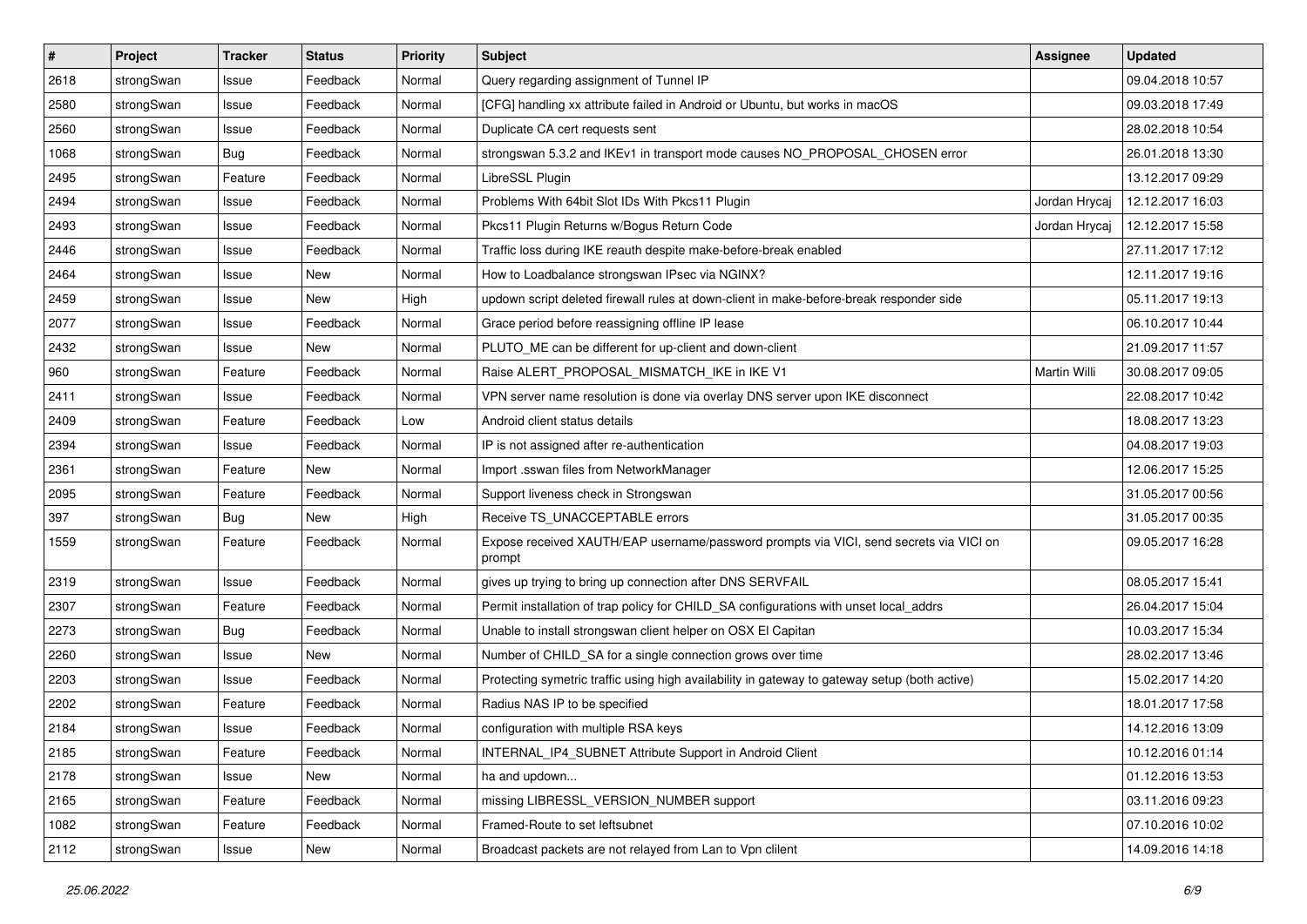| $\sharp$ | Project    | <b>Tracker</b> | <b>Status</b> | <b>Priority</b> | <b>Subject</b>                                                                                                                                          | <b>Assignee</b>     | <b>Updated</b>   |
|----------|------------|----------------|---------------|-----------------|---------------------------------------------------------------------------------------------------------------------------------------------------------|---------------------|------------------|
| 2110     | strongSwan | Issue          | Feedback      | Normal          | Remote Identity (IDr) in IKE AUTH Response is sent as hex-encoded binary value instead of text<br>when setting leftid to type KEY_ID (leftid=@#xxxxxxx) |                     | 13.09.2016 21:42 |
| 1506     | strongSwan | Feature        | Feedback      | Normal          | Enhance DoS protection to deny users that failed Authentication                                                                                         |                     | 17.06.2016 14:31 |
| 1482     | strongSwan | Feature        | Feedback      | Normal          | Allow changing init_limit_half_open etc. at runtime by reloading strongswan.conf                                                                        |                     | 26.05.2016 14:49 |
| 1456     | strongSwan | Issue          | Feedback      | Normal          | Missing Tunnel-Client-Endpoint & Tunnel-Server-Endpoint AVP in RADIUS Accounting Start/Stop<br>messages                                                 |                     | 11.05.2016 11:54 |
| 1422     | strongSwan | Issue          | Feedback      | Normal          | IKEv1: IKE_SA reauth vs. CHILD_SA rekey race prevents IKE_SA reauthentication in time                                                                   |                     | 20.04.2016 15:06 |
| 1383     | strongSwan | Issue          | Feedback      | Normal          | How to limit the amount of the installed Child_SAs                                                                                                      |                     | 08.04.2016 11:20 |
| 1338     | strongSwan | Issue          | Feedback      | Normal          | problem with changing esp algorithm in strongswan                                                                                                       |                     | 10.03.2016 18:23 |
| 1334     | strongSwan | Issue          | Feedback      | Normal          | Version 5.3.5, duplicated tunnel aftr IKE_SA rekeyed                                                                                                    |                     | 10.03.2016 11:06 |
| 1289     | strongSwan | Issue          | New           | Normal          | HA plugin should sync last sent packet                                                                                                                  |                     | 01.02.2016 13:59 |
| 1276     | strongSwan | Issue          | Feedback      | Normal          | Threading: ext-auth hook blocks any other connection attempt                                                                                            |                     | 27.01.2016 12:28 |
| 1253     | strongSwan | Feature        | Feedback      | Normal          | Strongswan doesn't support CA bundles                                                                                                                   |                     | 19.01.2016 11:23 |
| 1271     | strongSwan | Issue          | New           | Normal          | X.509 UTF-8 support                                                                                                                                     |                     | 17.01.2016 14:39 |
| 930      | strongSwan | Feature        | New           | Normal          | Option to have non-sequential v6 roadwarrior addresses                                                                                                  |                     | 12.01.2016 16:36 |
| 1251     | strongSwan | Feature        | New           | Normal          | FreeBSD HA                                                                                                                                              |                     | 11.01.2016 22:01 |
| 1008     | strongSwan | Feature        | Feedback      | Normal          | FARP for IPv6                                                                                                                                           |                     | 14.12.2015 20:59 |
| 162      | strongSwan | Feature        | Feedback      | Normal          | Submit ClusterIP patches mainline                                                                                                                       |                     | 14.12.2015 20:43 |
| 1207     | strongSwan | Feature        | New           | Normal          | Add more than 2 hosts support to HA plugin and make it configurable                                                                                     |                     | 08.12.2015 05:05 |
| 1165     | strongSwan | Issue          | New           | Normal          | StrongSwan Virtual Ip problem                                                                                                                           | <b>Martin Willi</b> | 19.10.2015 23:59 |
| 1157     | strongSwan | Issue          | Feedback      | Normal          | Message ID overflow RFC 5996 2.2                                                                                                                        |                     | 12.10.2015 13:52 |
| 1000     | strongSwan | Feature        | Feedback      | Normal          | Raise ALERT_TS_MISMATCH in IKE V1                                                                                                                       |                     | 09.09.2015 12:47 |
| 1081     | strongSwan | Feature        | New           | Normal          | Active/standby VPN Gateway Failover                                                                                                                     |                     | 21.08.2015 22:01 |
| 1079     | strongSwan | Feature        | Feedback      | Normal          | Future Plans for firwall configuration equivalent under FreeBSD                                                                                         |                     | 21.08.2015 15:58 |
| 994      | strongSwan | Bug            | <b>New</b>    | Urgent          | same rekey time for ike and child causes tunnel deletion for ikev1 in 5.2.2 version                                                                     |                     | 12.06.2015 12:31 |
| 973      | strongSwan | Issue          | <b>New</b>    | Normal          | IKEv2 dpd + auto=route + tunnel downtime cause additional CHILD_SAs                                                                                     |                     | 29.05.2015 17:40 |
| 357      | strongSwan | Issue          | New           | Normal          | Lifetime in case of IKEv1                                                                                                                               |                     | 18.05.2015 10:40 |
| 927      | strongSwan | Feature        | <b>New</b>    | Normal          | Charon: Implement route events and add an consumer in updown plugin                                                                                     |                     | 11.04.2015 12:02 |
| 926      | strongSwan | Issue          | New           | Normal          | HA: resync errors when a node is joining a cluster                                                                                                      |                     | 10.04.2015 15:05 |
| 923      | strongSwan | Issue          | New           | Normal          | MOBIKE not working on HA cluster                                                                                                                        |                     | 09.04.2015 09:46 |
| 38       | strongSwan | Feature        | New           | Low             | OCSP in IKE payload, RFC4806                                                                                                                            |                     | 19.12.2014 14:20 |
| 87       | strongSwan | Feature        | New           | Normal          | IPsec Multicast Support                                                                                                                                 |                     | 19.12.2014 14:20 |
| $777\,$  | strongSwan | Issue          | New           | Normal          | column length in attributes table of strongswan database is too short                                                                                   |                     | 25.11.2014 20:46 |
| 766      | strongSwan | Feature        | New           | Normal          | Make retransmit settings tunable by connection                                                                                                          |                     | 14.11.2014 10:02 |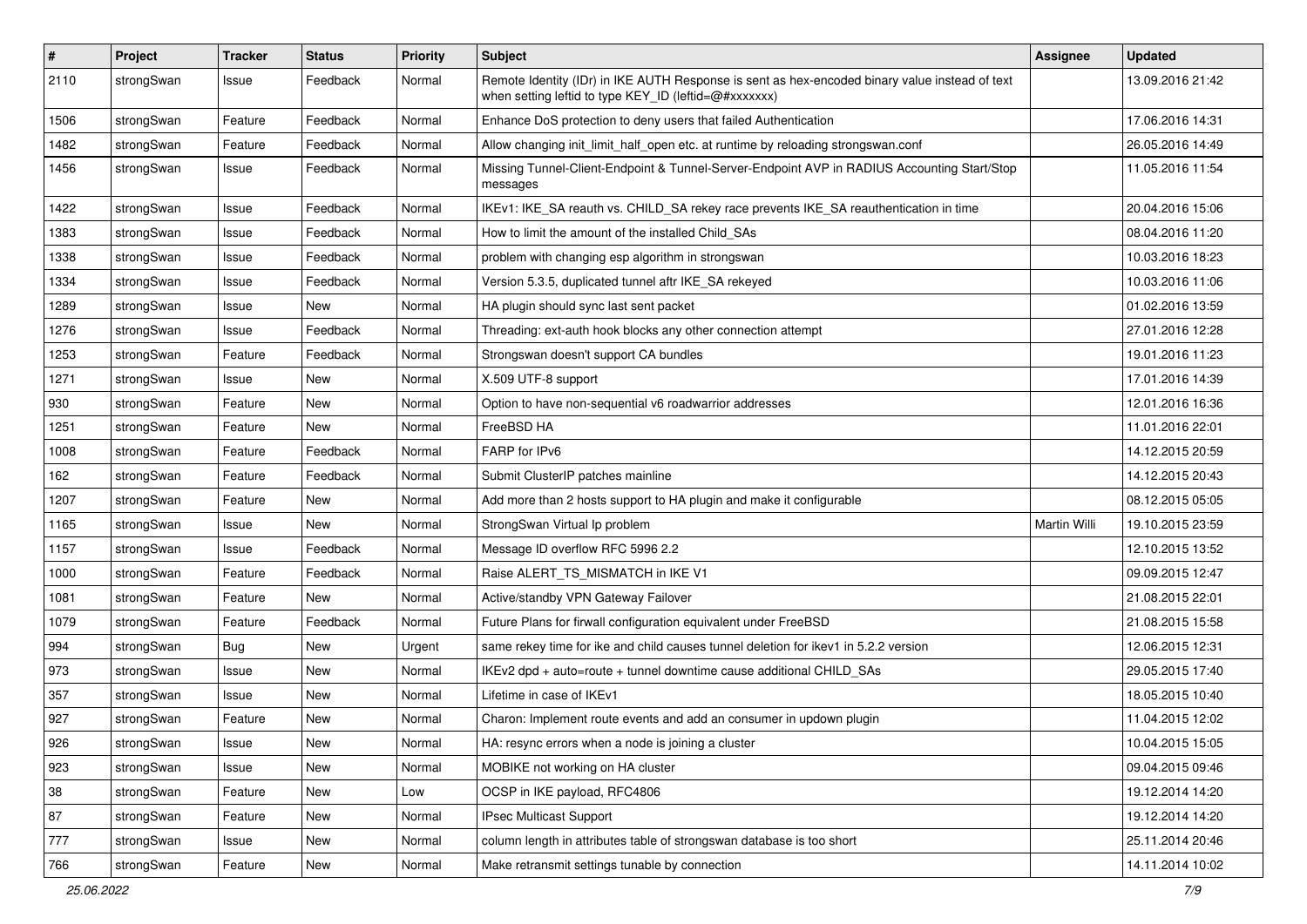| $\sharp$ | Project    | <b>Tracker</b> | <b>Status</b> | <b>Priority</b> | <b>Subject</b>                                                                          | Assignee                        | <b>Updated</b>   |
|----------|------------|----------------|---------------|-----------------|-----------------------------------------------------------------------------------------|---------------------------------|------------------|
| 746      | strongSwan | Feature        | New           | Normal          | Different radius server(s) for accounting                                               |                                 | 22.10.2014 12:23 |
| 730      | strongSwan | Issue          | <b>New</b>    | Normal          | NAT-NAT fallback                                                                        |                                 | 09.10.2014 12:40 |
| 482      | strongSwan | Issue          | Feedback      | Normal          | NAT-NAT connection                                                                      | <b>Tobias</b><br><b>Brunner</b> | 09.10.2014 12:37 |
| 725      | strongSwan | Issue          | <b>New</b>    | High            | Mediation connection get stuck if peer is not online                                    |                                 | 03.10.2014 12:02 |
| 702      | strongSwan | Issue          | <b>New</b>    | Normal          | ipsec route mode, Strongswan as responder may result collsion in INIT exchange, and ike |                                 | 12.09.2014 16:34 |
| 697      | strongSwan | Issue          | New           | Normal          | HA: nodes fail to sync data because of UDP packet drops                                 |                                 | 09.09.2014 14:29 |
| 693      | strongSwan | Feature        | Feedback      | Normal          | Time policy for roadwarrior                                                             | Tobias<br><b>Brunner</b>        | 02.09.2014 11:06 |
| 541      | strongSwan | Issue          | <b>New</b>    | Normal          | List of servers in client config (Failover)                                             |                                 | 13.08.2014 15:10 |
| 645      | strongSwan | Feature        | New           | Normal          | Support HeapAlloc() and friends in leak-detective                                       |                                 | 10.07.2014 15:12 |
| 644      | strongSwan | Feature        | New           | Normal          | Non-monolithic Windows build                                                            |                                 | 10.07.2014 15:12 |
| 643      | strongSwan | Feature        | New           | Normal          | CNG/Bcrypt native Windows crypto plugin                                                 |                                 | 10.07.2014 15:12 |
| 642      | strongSwan | Feature        | <b>New</b>    | Normal          | Windows Named Pipe stream and service                                                   |                                 | 10.07.2014 15:11 |
| 641      | strongSwan | Feature        | <b>New</b>    | Normal          | kernel-iph virtual IP support and IKE routing lookups ignoring IPsec routes             |                                 | 10.07.2014 15:11 |
| 640      | strongSwan | Feature        | New           | Normal          | Provide an init_once() abstraction layer                                                |                                 | 10.07.2014 15:10 |
| 522      | strongSwan | Issue          | <b>New</b>    | Normal          | Mac OS X native application won't update network interface for DNS lookups              |                                 | 08.07.2014 10:23 |
| 628      | strongSwan | Issue          | <b>New</b>    | Normal          | Windows Phone 8.1 - Certificate Pattern Matching                                        |                                 | 30.06.2014 14:06 |
| 619      | strongSwan | Issue          | New           | Normal          | pki --issue should have an --out option                                                 |                                 | 15.06.2014 00:26 |
| 552      | strongSwan | Issue          | Feedback      | Normal          | move pki tool to ipsecdir                                                               | <b>Tobias</b><br><b>Brunner</b> | 14.04.2014 13:52 |
| 456      | strongSwan | <b>Bug</b>     | Feedback      | Normal          | StrongSwan client for OS X crashes                                                      | Martin Willi                    | 21.03.2014 12:16 |
| 542      | strongSwan | Issue          | Feedback      | Normal          | Nesting tunnels                                                                         | Andreas<br>Steffen              | 07.03.2014 09:22 |
| 268      | strongSwan | Feature        | Feedback      | Normal          | support for ssh keypairs in strongswan network-manager plugin                           | Tobias<br><b>Brunner</b>        | 19.02.2014 15:13 |
| 462      | strongSwan | Issue          | Feedback      | Normal          | strongswan android app can not use on android 4.4 OS                                    | Tobias<br><b>Brunner</b>        | 06.01.2014 13:07 |
| 420      | strongSwan | Feature        | Feedback      | Normal          | Add more of the verbs that were supported by pluto to the updown plugin                 | <b>Tobias</b><br><b>Brunner</b> | 11.10.2013 07:56 |
| 406      | strongSwan | Feature        | Feedback      | Low             | TNC: Speeding up the Attestation process                                                | Andreas<br>Steffen              | 10.09.2013 14:00 |
| 404      | strongSwan | Issue          | Feedback      | Normal          | TNC: Update HowTos and implement some compilation flag checking                         | Andreas<br>Steffen              | 10.09.2013 13:58 |
| 368      | strongSwan | Feature        | New           | Low             | Add support for UNITY_DEF_DOMAIN mode config and pass domain to resolvconf              |                                 | 27.07.2013 01:25 |